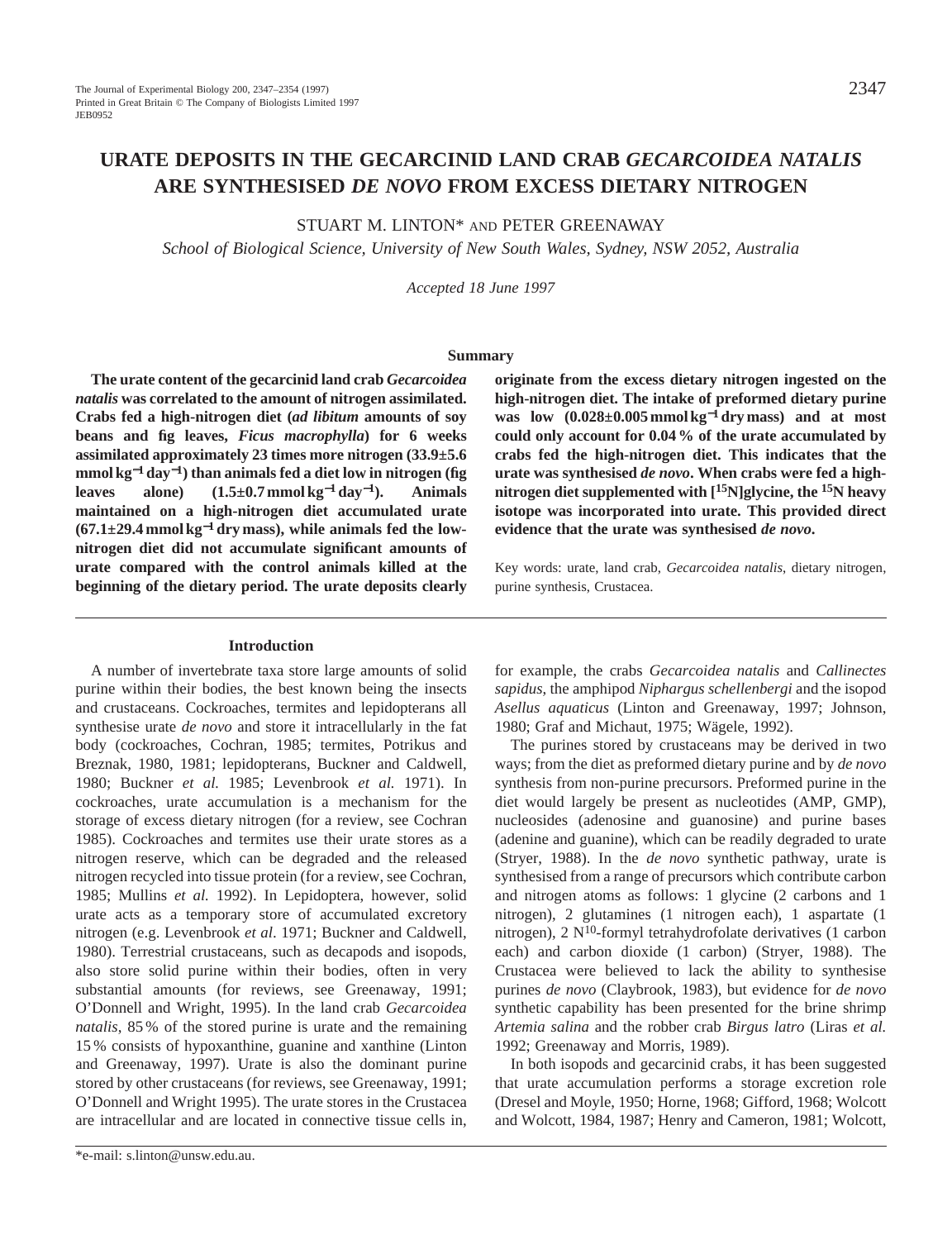# 2348 S. M. LINTON AND P. GREENAWAY

1991). Terrestrial crustaceans, however, have efficient nitrogen excretory mechanisms and are well able to excrete waste nitrogen as ammonia under normal conditions (reviewed in Greenaway and Nakamura, 1991; O'Donnell and Wright, 1995). Given this situation, it is unlikely that storage excretion is necessary in Crustacea under normal environmental conditions.

An alternative function for the urate deposits is the storage of excess dietary nitrogen for later use, as reported for cockroaches. In support of this hypothesis, the urate content of the gecarcinid crabs *Gecarcinus lateralis* and *Cardisoma guanhumi* is positively correlated with their intake of dietary nitrogen (Wolcott and Wolcott, 1984, 1987). Similarly, in *Gecarcoidea natalis*, the urate cells in animals fed a highnitrogen diet were larger, had a higher urate concentration, and were present in greater numbers and at more connective tissue sites than the urate cells in animals maintained on a lownitrogen diet (Linton and Greenaway, 1997).

This study utilised the herbivorous land crab *Gecarcoidea natalis* to determine whether stored purine originated from preformed dietary purine or was synthesised *de novo* from excess dietary amino acid nitrogen. Two approaches were used. The first utilised nitrogen balance experiments which assessed the intake of purine and non-purine nitrogen and related this to the measured urate accumulation over the experimental period. In this way, the amounts of nitrogen assimilated and urate accumulated could be correlated, and the maximum contribution that preformed dietary purines could make to the accumulated purine could be determined. By correlating urate levels of animals on diets containing different nitrogen levels with the amount of nitrogen assimilated, it was possible to elucidate whether urate stores represent storage of excess dietary nitrogen. In the second approach, crabs were fed a diet containing 15N-enriched glycine and the appearance of 15N in stored purines was measured. As the purine ring is synthesised *de novo* from amino acids, the incorporation of 15N into purine is direct evidence of *de novo* purine synthesis from excess dietary nitrogen.

#### **Materials and methods**

#### *Collection and maintenance of animals*

*Gecarcoidea natalis* (Pocock) of both sexes and weighing 100–200 g were collected from rainforest on Christmas Island and air-freighted to Sydney. In the laboratory, they were maintained at  $25^{\circ}$ C and  $80\%$  humidity with a 12h:12h light:dark cycle. Crabs were kept in large communal containers and supplied with tap water and fallen leaves. Occasionally their diet was supplemented with fruit (apples and figs). Recently collected animals were used in the experiments.

#### *Nitrogen balance experiment*

Three groups of ten animals which had been fed on fig leaves were selected for the experiment. The first group was killed at time zero and the concentration of urate in their bodies determined to establish the level in the population at the

beginning of the experiment. Animals in the remaining two groups were housed individually in fish boxes (645mm×413mm×276mm) and supplied with tap water. One group was supplied *ad libitum* with a high-nitrogen diet which consisted of fallen fig leaves (*Ficus macrophylla*) (600 µmol N g<sup>-1</sup> dry mass; 68.84 nmol total purine g<sup>-1</sup> dry mass) and soy beans  $(4622 \mu \text{mol N g}^{-1} \text{ dry mass}; 338.1 \text{ nmol total}$ purine  $g^{-1}$  dry mass) for 6 weeks (42 days). The other group was fed a low-nitrogen diet (fallen fig leaves only) over the same period. Each day, excess fresh food was given (dry mass known) and faeces and uneaten food were collected and dried at 60 °C. Dry matter intake and assimilation were then assessed gravimetrically. Assimilation coefficients for dry mass and nitrogen were calculated from the following general equation:

assimilation coefficient =  $100 \times [1 -$  (faecal output/food intake)].

After this feeding period, the animals were killed by chilling, dried to a constant mass at  $60^{\circ}$ C and pulverised to a homogeneous powder.

### *Evidence for* de novo *synthesis*

Twenty animals were placed in fish boxes as described above and acclimated to an artificial diet high in nitrogen for 1 week. The diet was prepared in batches by mixing 10 g of powdered fig leaves, 10 g of powdered soya beans and 5 g of agar into 100ml of boiling deionised water and allowing it to set in shallow trays. Each day, excess food (% dry mass known) was supplied to each crab, and uneaten food and faeces were removed and dried at 60 °C. Dry matter assimilation was determined gravimetrically as described above.

After the acclimation period, the crabs were split into an experimental and a control group (ten crabs in each) and the experiment was continued for a further 2 weeks. The diet of the control group differed from the artificial diet described above by the inclusion of 2 % (dry mass) commercial glycine (Sigma Chemical Company, St Louis, MO, USA). The diet of the experimental group was the basic artificial diet supplemented with  $1.2\%$  (dry mass) <sup>15</sup>N-labelled glycine  $([15N]$ glycine, 99.8 atom %, Sigma Chemical Company, St Louis, MO, USA). At the end of the experiment, all animals were killed by chilling, dried at 60 °C and pulverised.

#### *Analyses*

Food, faeces and animal carcases were ground to a fine powder in a Fritsch 'Pulverisette 14' rotor speed mill using a 1mm screen prior to analyses.

#### *Nitrogen*

Nitrogen concentrations were determined in duplicate feed, faecal and animal samples using a micro-Kjeldahl system (Gerhardt Kjeldatherm and Vapodest 3,C. Gerhardt, Bonn) as described previously (Greenaway and Linton, 1995).

#### *Urate*

Triplicate samples of milled animal carcases (approximately 0.15 g) were accurately weighed and extracted for 30min with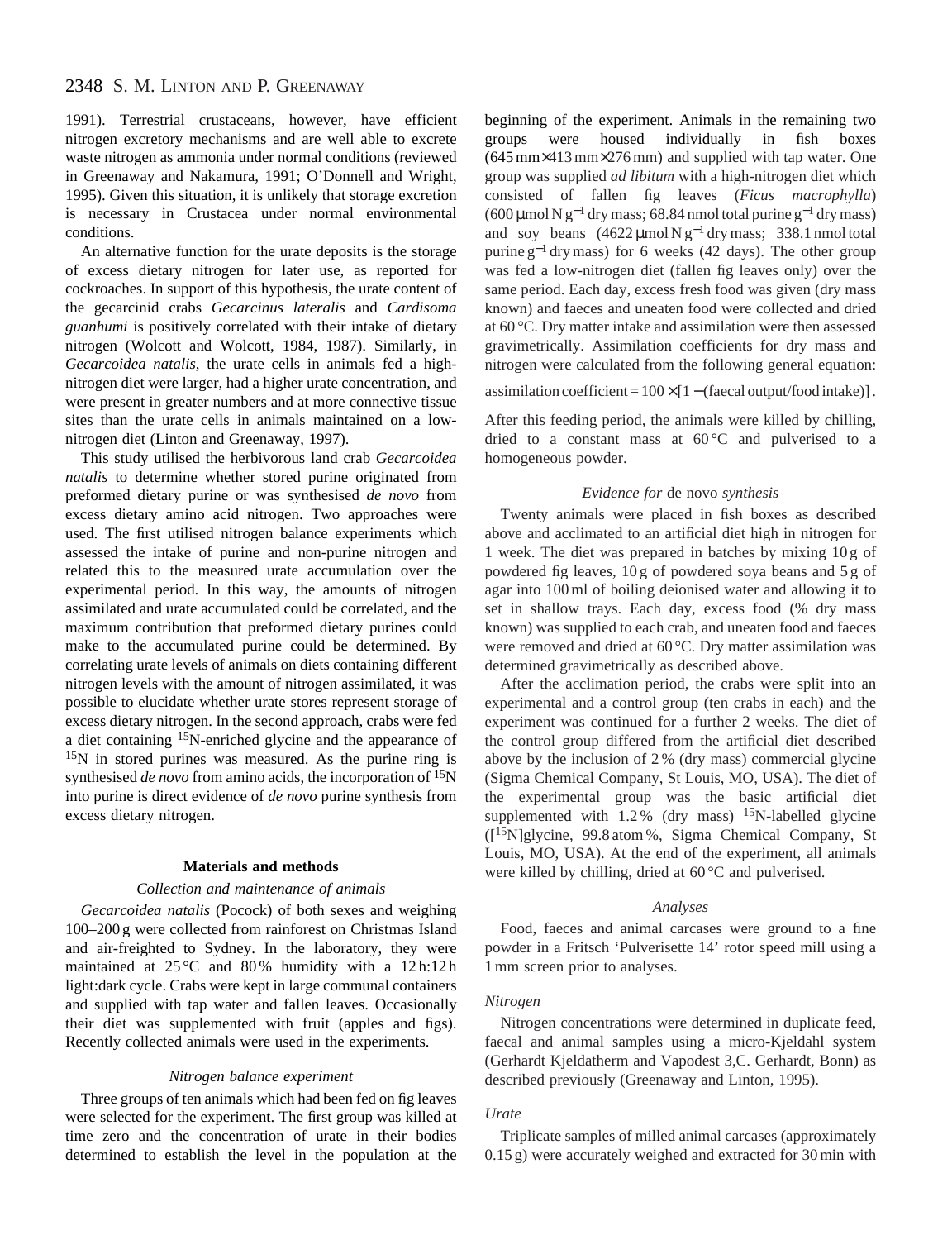5 ml of 68 mmol  $l^{-1}$  LiCO<sub>3</sub> at 60 °C with frequent vortex mixing. The suspension was then centrifuged at  $10000g$  for 10min, and the supernatant decanted off and retained. To ensure complete solubilisation, the extraction procedure was repeated and the two supernatants were pooled. Subsamples of this supernatant were neutralised with  $0.1 \text{ mol}^{-1}$  HCl and diluted with  $4 \text{ mmol } l^{-1}$  KH<sub>2</sub>PO<sub>4</sub> buffer (pH 5.8). This solution was then deproteinised by centrifugation at  $5000\,\text{g}$  for  $20\,\text{min}$ in a ultrafiltration device with a  $30 \times 10^3$   $M_r$  cut-off limit (Ultrafree-MC with regenerated cellulose membrane; Millipore Corporation, Bedford MA, USA). Before injection onto the HPLC column, the deproteinised samples were diluted further by a factor of either 5, 10 or 20 times with  $KH_2PO_4$ buffer, pH 5.8. This dilution bought the purine concentrations in the samples into the calibrated range of the column.

The urate concentrations in samples were determined by reverse-phase HPLC using a Waters 600E system, a µBondapak C18 column and a Waters 486 ultraviolet absorption detector (Waters Millipore, Milford, MA, USA) (Linton and Greenaway, 1995). In the present study, the flow rate of the eluent buffer  $(4 \text{ mmol } l^{-1}$  KH<sub>2</sub>PO<sub>4</sub>, pH 5.8<sub>)</sub> was 1mlmin<sup>−</sup>1. A mixed purine standard containing urate, guanine, hypoxanthine and xanthine at  $10 \mu$ mol l<sup>-1</sup>,  $20 \mu$ mol l<sup>-1</sup> or  $50 \mu$ mol l<sup>-1</sup> was used to calibrate the column.

#### *Purification of urate for mass spectroscopy*

Urate extracted from milled animal samples as described above was purified as follows. A sample of the extract was neutralised with  $0.1 \text{ mol}^{-1}$  HCl and diluted with  $0.1 \text{ mol}^{-1}$ ammonium acetate buffer, pH 3.89. This solution was loaded onto a C18 Sep-pak cartridge (Waters, Milford, MA, USA) which had been prewetted with methanol and equilibrated with  $0.1 \text{ mol}^{-1}$  ammonium acetate buffer, pH4. The Sep-pak column was then washed with  $0.1 \text{ mol}^{-1}$  ammonium acetate buffer (pH 4) and the purines eluted with 50 % methanol. The eluent was evaporated to dryness at 60 °C and the dry samples reconstituted in 2 ml of 50 mmol  $l^{-1}$  ammonium acetate buffer ( $pH$  5.8) at 60 °C for 30 min and then injected onto the HPLC column. Urate  $(50-90 \mu g)$  was purified by semi-preparative HPLC using the equipment described above. The column was perfused with  $50 \text{ mmol } l^{-1}$  (pH 5.8) ammonium acetate buffer at a rate of  $1 \text{ m} \text{ l} \text{ min}^{-1}$ . The urate fraction was detected by its absorbance at 265 nm and the middle 1ml of the urate fraction was collected by a Waters fraction collector (Waters, Milford, MA, USA). The volatile ammonium acetate buffer was removed from the collected urate fractions by drying them *in vacuo* at 60 °C.

#### *Mass spectroscopy*

A tetra-trimethylsilourate (TMS) derivative was prepared from the purified urate. The relative abundance of the molecules of this derivative with relative molecular masses of *M* and *M*+1 was determined by gas chromatography (HP 5890 Series II gas chromatograph with an SGE 12QC2/BP1 0.25 column) and mass spectroscopy (HP 5971A mass-selective detector). After integration, these intensities were expressed as percentage amounts relative to the amount of the molecule of molecular mass *M*.

### *Measurement of total purines in foodstuffs*

Nucleic acids were extracted from powdered soya beans and fig leaves using the method of Tyner *et al.* (1953). Purine bases were then liberated by formic acid hydrolysis (Wyatt and Cohen, 1953), and the formic acid was removed by drying the samples in a vacuum. The residue was reconstituted in 4 mmol  $1^{-1}$  KH<sub>2</sub>PO<sub>4</sub> buffer (pH 5.8) at 60 °C for 30 min and further diluted with the same buffer. The diluted samples were filtered by centrifugation at  $5000g$  for 10 min in microcentrifuge filtration devices (0.45 µm pore size) (Lido Manufacturing Corp., Kenosha, WI, USA). The total amounts of purine bases in these filtered solutions were then analysed by HPLC as described above. The HPLC column was calibrated with a mixed purine standard containing urate, guanine, xanthine, hypoxanthine and adenine at  $5 \mu$ mol l<sup>-1</sup>, 10 μmol l<sup>-1</sup>, 20 μmol l<sup>-1</sup> and 50 μmol l<sup>-1</sup>.

#### *Statistics*

All data are expressed as means  $\pm$  s.D. Means were compared using one-way analysis of variance (ANOVA) and *a posteriori* comparisons were performed using the LSD method (SPSS for Windows 6.0).

#### **Results**

#### *Nitrogen balance experiment*

Crabs on both diets consumed similar amounts of dry matter, but animals fed the low-nitrogen diet had a lower assimilation coefficient for dry matter (Table 1). Animals maintained on the high-nitrogen diet consumed 4.5 times, and assimilated 23 times, more nitrogen than crabs fed the low-nitrogen diet (Table 1). The assimilation coefficient for nitrogen was 4.7 times larger for crabs maintained on the high-nitrogen diet (Table 1). Preformed purine constituted a very small percentage of the total nitrogen intake; 0.008 % of the total nitrogen consumed by crabs fed the low-nitrogen diet and 0.011 % on the high-nitrogen diets (Table 1).

Crabs maintained on the low-nitrogen diet for 6 weeks had similar concentrations of urate nitrogen, non-urate nitrogen (NUN) and total nitrogen in their bodies to those measured in the control group killed at the start of the experiment (Table 2). In contrast, the crabs fed a high-nitrogen diet for the same period had substantially higher urate nitrogen, NUN and total nitrogen concentrations than either the control group or the crabs maintained on the low-nitrogen diet (Table 2). Thus, crabs fed the high-nitrogen diet for 6 weeks accumulated 67.1 $\pm$ 29.4 mmol urate kg<sup>-1</sup> drymass (equivalent to 268±118mmol nitrogen kg−<sup>1</sup> drymass), 363±146mmol NUN kg<sup>-1</sup> dry mass and  $631\pm175$  mmol total N kg<sup>-1</sup> dry mass (Table 2).

Accumulated urate and non-urate nitrogen must have originated from the assimilated nitrogen. Of the nitrogen assimilated by animals fed a high-nitrogen diet,  $18.5 \pm 12$  % was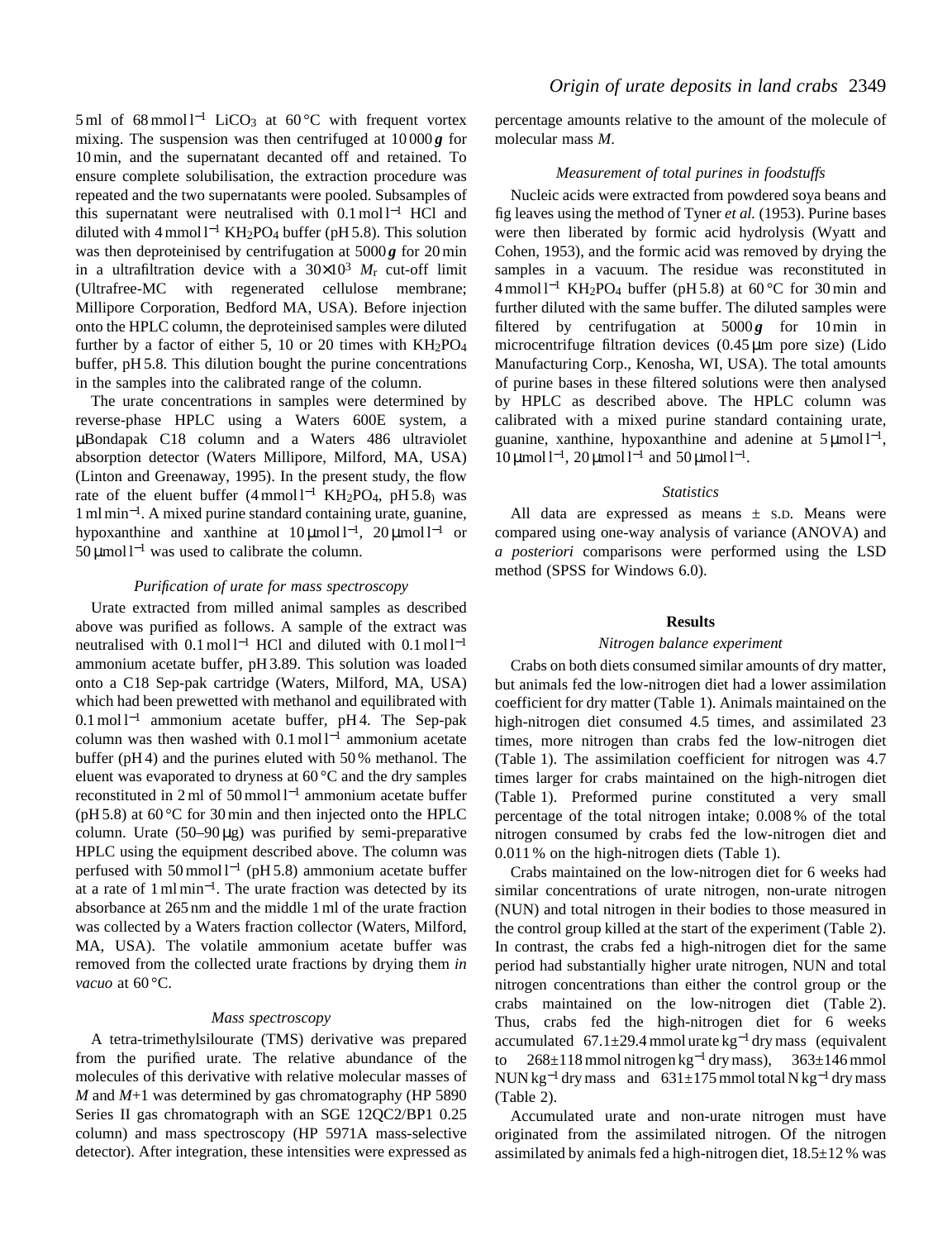# 2350 S. M. LINTON AND P. GREENAWAY

Table 1. *Dietary intake and nitrogen assimilation in* Gecarcoidea natalis *maintained on a low-nitrogen diet (*ad libitum *amounts of fallen leaves of* Ficus macrophylla*) or a high-nitrogen diet (*ad libitum Ficus *leaves plus soya beans)*

|                                                               | Low-N diet                   | High-N diet                 |
|---------------------------------------------------------------|------------------------------|-----------------------------|
| Dry matter consumed $(g \, kg^{-1} \, day^{-1})$              |                              |                             |
| Fig leaf                                                      | $15.0 \pm 4.6$               | $8.2 + 1.4$                 |
| Soya bean                                                     |                              | $7.8 + 1.4$                 |
| Total                                                         | $15.0 + 4.6^a$               | $16.0 + 2.5^a$              |
| Dry matter assimilated $(g \, kg^{-1} \, day^{-1})$           | $4.4 + 1.4^a$                | $10.0 \pm 1.3^b$            |
| Assimilation coefficient for<br>dry matter                    | $30.2 \pm 9.8$ <sup>a</sup>  | $63.0 \pm 5.8$ <sup>b</sup> |
| Nitrogen intake (mmol $Nkg^{-1}day^{-1}$ )                    | $9.1 + 2.9^a$                | $41.1+7.2b$                 |
| Nitrogen assimilated                                          |                              |                             |
| (mmol $N \text{ kg}^{-1}$ day <sup>-1</sup> )                 | $1.5 \pm 0.7^{\rm a}$        | $33.9 \pm 5.6^b$            |
| Assimilation coefficient<br>for nitrogen                      | $17.7 + 10.6^a$              | $82.7 + 3.5^{\rm b}$        |
| Purine intake $(\mu$ mol kg <sup>-1</sup> day <sup>-1</sup> ) | $0.206 + 0.063$ <sup>a</sup> | $0.642 \pm 0.110^b$         |
| Purine intake as a percentage of                              |                              |                             |
| nitrogen intake                                               | 0.008                        | 0.011                       |

All values (means  $\pm$  s.D.) are expressed per kilogram dry animal mass.

Different superscripts within a row indicate that means differed significantly (*P*<0.05); *N*=10.

channelled into urate stores and 27.0±21.7 % was converted into non-urate nitrogen. Thus, these animals retained 45.5±18.5 % of their assimilated nitrogen. Approximately half  $(54.5\pm18.5\%)$  of the assimilated nitrogen was unaccounted for and was probably excreted. The total amount of preformed purine consumed  $(0.028\pm0.005$  mmol kg<sup>-1</sup> dry mass) animals on the high-nitrogen diet was equivalent to only 0.04 % of the urate accumulated (Fig. 1).

## *[15N]glycine incorporation*

In this experiment, crabs were fed an artificial high-nitrogen diet supplemented with either commercial glycine (controls) or 15N-enriched glycine (experimental group). Intake of glycine



Fig. 1. Urate accumulation by *Gecarcoidea natalis* maintained on a high-nitrogen diet for 6 weeks (mean  $\pm$  95% confidence limits). The hatched bar represents the maximum contribution from intake of dietary purine (mean  $\pm$  s.D.). All values are expressed per kilogram dry mass; *N*=10.

and dry matter and dry matter assimilation were statistically similar in the two groups (Table 3). Dry matter assimilation and consumption rates were also similar to the corresponding values for animals fed a high-nitrogen diet in the nitrogen balance experiment (Tables 1, 3).

Urate extracted from crabs that had been fed 15N-enriched glycine (experimental group) had more urate containing one (*M*+1) heavy isotope than urate extracted from crabs in the control group (fed non-enriched glycine) (*P*<0.001) (Fig. 2). The heavy isotopes in a  $M+1$  molecule could be <sup>13</sup>C, <sup>2</sup>H <sup>18</sup>O or 15N. As the only difference between the two groups was <sup>15</sup>N enrichment of the glycine in the diet fed to experimental crabs, the additional heavy isotope must have been  $15N$ . Thus,

|                                        |                                |                              |                    | Nitrogenous compounds<br>accumulated on |
|----------------------------------------|--------------------------------|------------------------------|--------------------|-----------------------------------------|
|                                        | Time 0                         | Low-N diet                   | High-N diet        | high-N diet                             |
| Wet body mass (kg)                     | $0.174 + 0.025$ <sup>a</sup>   | $0.184 + 0.027$ <sup>a</sup> | $0.161 + 0.023a$   |                                         |
| Dry body mass $(kg)$                   | $0.068 \pm 0.008$ <sup>a</sup> | $0.069 + 0.0012^a$           | $0.068 + 0.0010^a$ |                                         |
| Urate (mmol $kg^{-1}$ )                | $48.5 + 50.0^{\circ}$          | $72.4 + 40.4^a$              | $115.6 + 45.1b$    | $67.1 + 29.4$                           |
| Urate nitrogen (mmol $Nkg^{-1}$ )      | $194 + 200^a$                  | $290+161^a$                  | $462+181b$         | $268 \pm 118$                           |
| Non-urate nitrogen (mmol N $kg^{-1}$ ) | $3658 + 216^a$                 | $3716 + 200a$                | $4021+255^{\rm b}$ | $363+146$                               |
| Total nitrogen (mmol $Nkg^{-1}$ )      | $3852 + 295^a$                 | $4006 + 287$ <sup>a</sup>    | $4483+219b$        | $631 \pm 175$                           |

Table 2*. Nitrogen concentrations in* Gecarcoidea natalis *maintained on high- or low-nitrogen diets*

Levels in the control group (time 0) were measured at the start of the experiment and other values after 6 weeks on an high- or low-nitrogen diets. Amounts of nitrogenous compounds (mean ± 95% confidence limits) accumulated over 6 weeks by *G. natalis* fed a high-nitrogen diet were calculated.

Different superscripts within a row indicate that the means differed significantly (*P*<0.05).

All values (means  $\pm$  s.D.) are expressed per kilogram dry weight animal mass;  $N=10$ .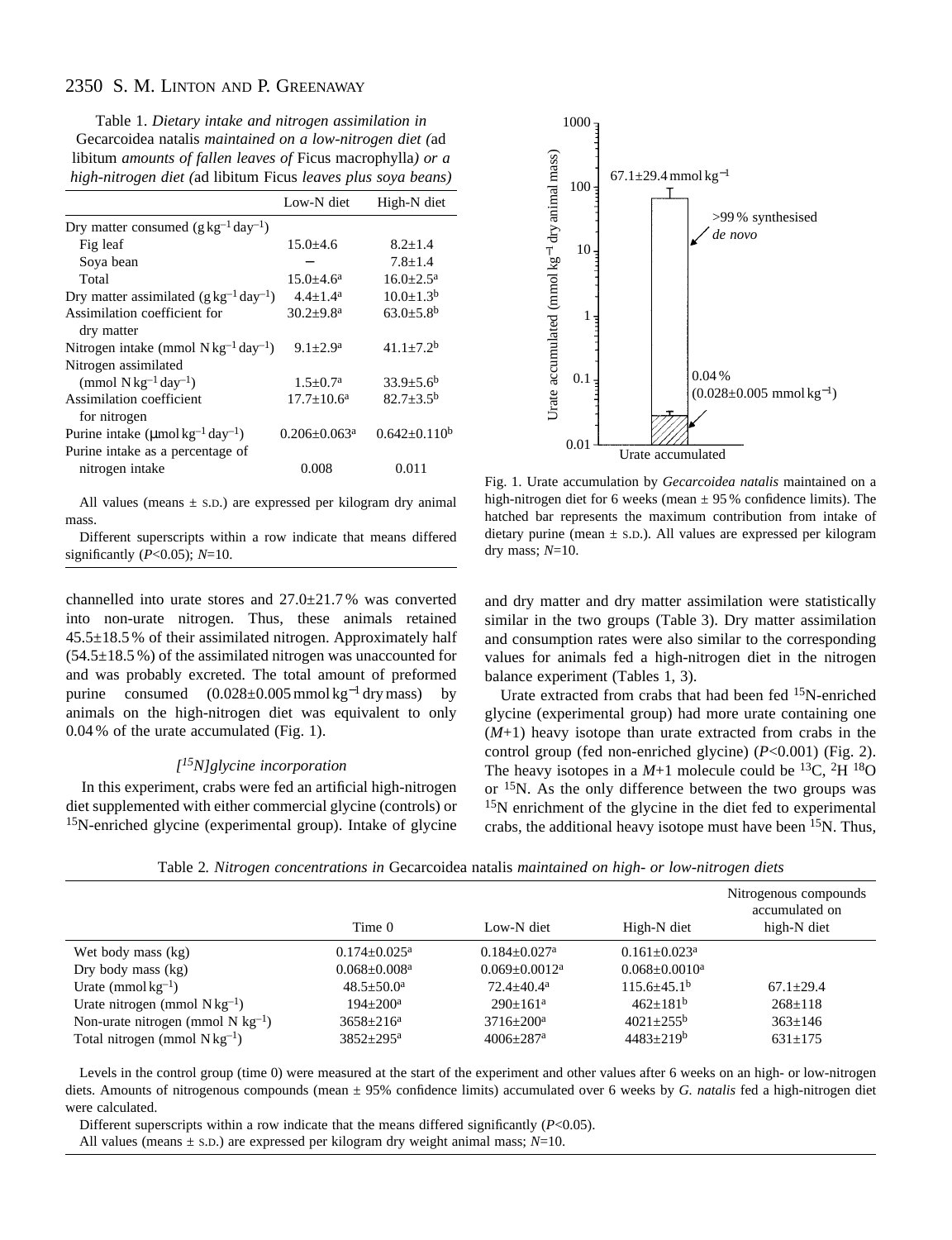|                                | Control           | Experimental    |
|--------------------------------|-------------------|-----------------|
| Glycine eaten $(g \, kg^{-1})$ | $4.8 + 2.2$       | $2.84 \pm 3.09$ |
| Assimilation coefficient       | $68.3 + 9.4*$     | $66.2 + 8.9*$   |
| for dry matter                 |                   |                 |
| Dry matter consumed            | $14.18 \pm 6.56*$ | $19.17 + 3.83*$ |
| $(g \, kg^{-1} \, day^{-1})$   |                   |                 |

Table 3*. Dietary intake by* Gecarcoidea natalis *maintained on an artificial high-nitrogen diet*

This diet consisted of powdered fig leaf, soya bean and glycine in an agar gel. In experimental animals, the glycine was 15N-enriched.

All values (means  $\pm$  s.D.) are expressed per kilogram dry animal mass.

Control and experimental means did not differ significantly  $(P>0.05)$ .

\*Indicates that the means did not differ from the corresponding means for animals fed *ad libitum* with fig leaves and soya beans for 6 weeks (high-nitrogen diet) (see Table 1); (*P*>0.05); *N*=10.

urate purified from the experimental group of animals contained amino  $^{15}N$  from  $[{}^{15}N]$ glycine. The calculated probability of a TMS–urate derivative containing one, naturally occurring, heavy isotope of <sup>13</sup>C, <sup>2</sup>H, <sup>18</sup>O or <sup>15</sup>N is 40.3. This was very close to the *M*+1 relative percentage measured in urate extracted from crabs in the control treatment (Fig. 2).

#### **Discussion**

#### *Nitrogen balance*

In the present study, the urate nitrogen and non-urate nitrogen (NUN) contents of *G. natalis* were closely correlated with the amount of nitrogen assimilated. Crabs fed a lownitrogen diet of leaves for 6 weeks contained similar amounts of NUN, urate and total nitrogen to animals killed at the beginning of the dietary period (Table 2) so that, in the short term, they were in approximate nitrogen balance. A similar situation has been reported for the gecarcinid crabs *G. lateralis* and *C. guanhumi* (Wolcott and Wolcott, 1987). Crabs maintained on a high-nitrogen diet for 6 weeks had a higher nitrogen intake and assimilated 23 times more nitrogen than animals maintained on a low-nitrogen diet (Table 1). These animals substantially increased both their urate and NUN contents (Table 2).

#### De novo *synthesis*

The amount of preformed dietary purine consumed by animals fed the high-nitrogen diet could at most represent 0.04 % of the urate accumulated over the experimental period (Fig. 1). Assuming that all of the dietary purine was added to the stores, more than 99 % of the urate must have been synthesised *de novo* (Fig. 1). This provides very strong circumstantial evidence that *Gecarcoidea natalis* possesses the ability to synthesise urate *de novo* from dietary amino acids*.*

Direct evidence for such *de novo* synthesis was provided



Fig. 2. Incorporation of heavy nitrogen  $(^{15}N)$  into urate by *Gecarcoidea natalis*. The relative amount of urate containing one heavy isotope (*M*+1) is measured. The urate was isolated from crabs fed either [15N]glycine (experimental treatment, open bar) or commercial glycine (control treatment, hatched bar). The experimental treatment mean was significantly higher than the control mean because the urate from the experimental animals contained 15N from  $[15N]$ glycine (*P*<0.001). Values are means  $\pm$  s.p.; *N*=10.

using 15N-enriched glycine. This amino acid, in the *de novo* synthetic pathway, contributes one of the nitrogen atoms in the purine (Stryer, 1988). In the crabs fed  $15N$ -enriched glycine, the heavy isotope was clearly incorporated into urate and appeared in the urate stores. Hence, the urate was synthesised *de novo* from dietary amino acids (Fig. 2).

These two data sets provide unequivocal evidence that *Gecarcoidea natalis* can and does synthesise urate *de novo*. From this evidence, and the positive correlation between urate content and nitrogen retention (Table 1, 2), it is clear that urate accumulation is a vehicle for storage of excess dietary nitrogen. The synthesised urate is stored as a solid in spongy connective tissue cells throughout the body (Linton and Greenaway, 1997).

The increase in NUN content of *Gecarcoidea natalis* fed a high-nitrogen diet is consistent with increased protein levels and tissue growth on the high-nitrogen diet. This response to increased dietary nitrogen intake suggests that, in the usual diet of fallen leaves, nitrogen is a limiting nutrient (Matterson, 1980). A similar situation exists in other gecarcinid land crabs (Wolcott and Wolcott, 1984, 1987).

Of the nitrogen assimilated by animals maintained on the high-nitrogen diet,  $18.5 \pm 12$ % was channelled into urate stores and 27.0±21.7 % was converted into non-urate nitrogen. Approximately half  $(54.5\pm18.5\%)$  of the assimilated nitrogen was unaccounted for and was presumably excreted. The rationale for nitrogen excretion by a nitrogen-limited animal should be explained. Excretion may be unavoidable if the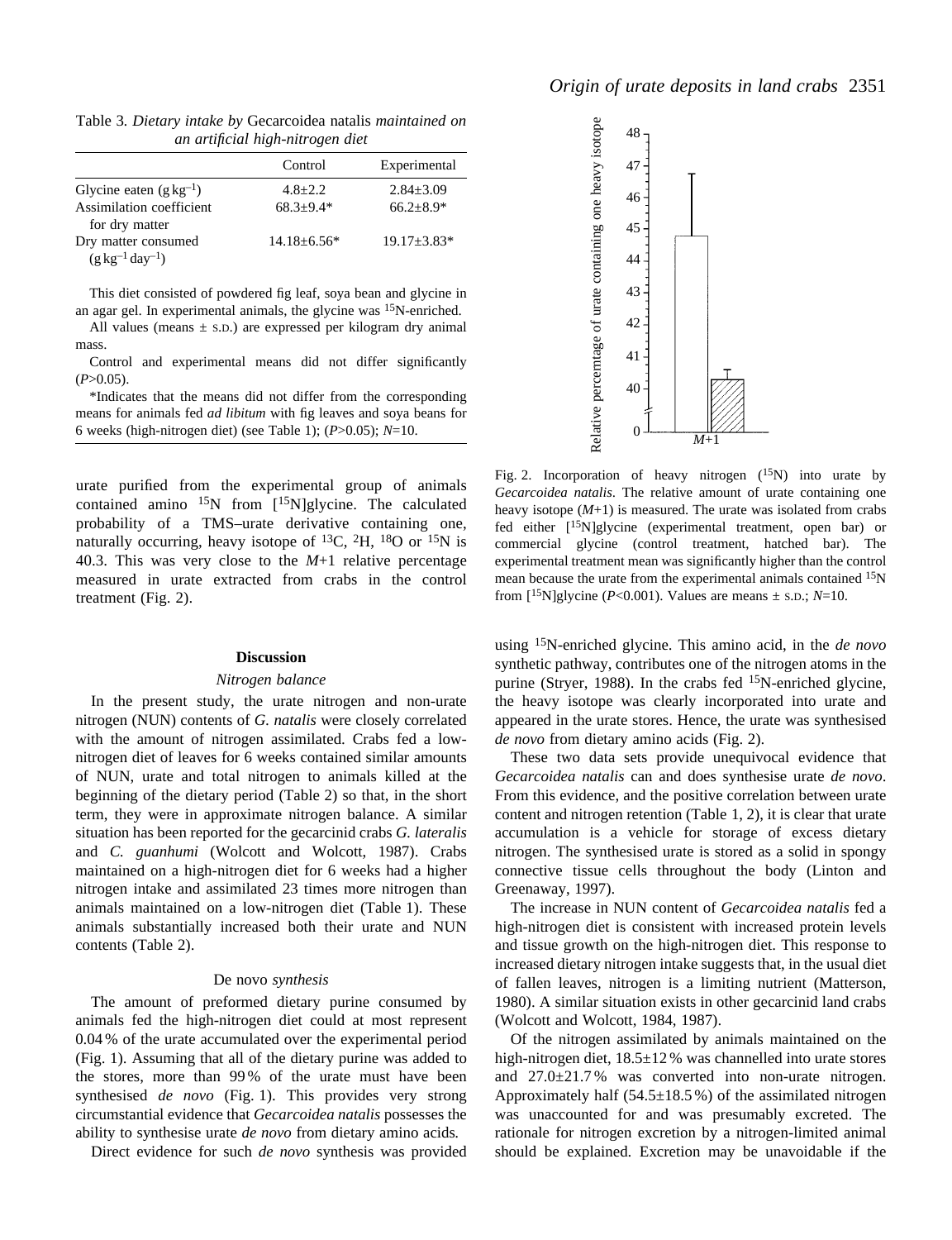dietary amino acids are transaminated and deaminated faster than they can be incorporated into urate or non-urate nitrogen. The ammonia produced may have to be excreted to prevent toxicity.

Strong correlations between nitrogen assimilation and urate content of the body have been reported for two other gecarcinid crabs, *Cardisoma guanhumi* and *Gecarcinus lateralis* (Wolcott and Wolcott, 1984, 1987), and it is probable that urate accumulated in these species also represents storage of excess dietary nitrogen. Indeed, storage of excess dietary nitrogen as urate may be common to the numerous other species of crustaceans that store solid urate (for reviews, see Greenaway, 1991; O'Donnell and Wright, 1995). Synthesis of urate and subsequent intracellular storage is certainly common in cockroaches (McEnroe and Forgash, 1957; Cochran, 1985).

The present study has provided a direct demonstration that a terrestrial brachyuran crustacaean can synthesise purines *de novo* from amino acid nitrogen. There is also direct evidence that the branchiopod crustacean *Artemia salina* synthesises purines *de novo* from amino acids (Liras *et al.* 1992). In the terrestrial anomuran *Birgus latro*, there is strong indirect evidence for *de novo* synthesis, since the main nitrogenous excretory product of this species is urate and its midgut gland has high xanthine oxidase activities, a key enzyme in the production of urate from other purines (Greenaway and Morris, 1989). The magnitude of the purine deposits contained in many terrestrial crustaceans (Henry and Cameron, 1981; Greenaway, 1991; Linton and Greenaway, 1997) also suggests *de novo* synthesis. The capability to synthesise purine *de novo* in such evolutionarily diverse species of Crustacea indicates that, contrary to previous ideas (Claybrook, 1983), this ability may be common to the Phylum.

The enzymatic steps involved in purine synthesis in the Crustacea may well be similar to those described for insects and birds (Barret and Friend, 1970; McEnroe and Forgash, 1957; Stryer, 1988). The first enzyme in the pathway, 5 phosphoribosylpyrophosphate amidotransferase, has been demonstrated in *Artemia salina* (Liras *et al.* 1990), while enzymes for the last step in urate formation, xanthine dehydrogenase or xanthine oxidase, are reported from a number of species of crabs (Greenaway and Morris, 1989; Dykens, 1991; Lallier and Walsh, 1991). Crustaceans also incorporate carbon and nitrogen from glycine into the purine ring (Liras *et al.* 1992; present study).

The paucity of organelles in the urate storage cells of *Gecarcoidea natalis* suggests that purine synthesis may occur at a different site (Linton and Greenaway, 1997). The probable site is the midgut gland as this organ shows significant xanthine dehydrogenase/oxidase activities in those terrestrial decapods that have been studied (Greenaway and Morris, 1989; Dykens, 1991; Lallier and Walsh, 1991).

Actual urate accumulation by *Gecarcoidea natalis* maintained on a high-nitrogen diet was 1.6±1.1mmol kg−<sup>1</sup> drymass day<sup>−</sup>1. Xanthine oxidase/xanthine dehydrogenase activities indicate that urate production for *Cardisoma guanhumi* (11.48mmol urate kg−<sup>1</sup> drymass day<sup>−</sup>1),

*Birgus latro* (18.35 mmol urate kg<sup>-1</sup> dry mass day<sup>-1</sup>) and *Gecarcinus lateralis* (2.03mmol urate kg−<sup>1</sup> drymass day<sup>−</sup>1) could potentially be higher than for *Gecarcoidea natalis* (Lallier and Walsh, 1991).

### *Physiological role of urate deposits*

In view of the substantial capacity of *Gecarcoidea natalis* to synthesise and store urate, the physiological function of the reserves should be considered. As outlined in the Introduction, the reserves may possibly represent stored nitrogenous wastes, a cation store or a nitrogen reserve. Storage of nitrogenous wastes seems unlikely since terrestrial crustaceans have efficient excretory mechanisms for nitrogenous waste, either as ammonium ions in excreted fluid or as ammonia gas (for reviews, see Greenaway, 1991; O'Donnell and Wright, 1995). Under dry conditions, when urine production and hence ammonia excretion are curtailed, urate storage may, however, offer a temporary solution to excretory problems (Wolcott, 1991; Greenaway, 1991; Linton and Greenaway, 1995). The robber crab *Birgus latro* already excretes its waste nitrogen as uric acid and it is unnecessary to utilise the same product in storage excretion (Greenaway and Morris, 1989). This indicates that the urate deposits must have some other function.

Internal urate stores potentially exist either as uric acid or as urates combined with body cations  $(Na^+, K^+, Ca^{2+}, NH<sub>4</sub><sup>+</sup>)$ . The latter form could act as an ion reserve. *Gecarcoidea natalis* collected from the field have a mean urate content of 1.73 mmol urate  $100 g^{-1}$  dry mass (S. M. Linton, unpublished data) which, in the form of sodium urate, could bind only 6 % of the total body sodium. Binding of such a small amount of sodium would be insignificant in controlling any perturbations in haemolymph osmolarity caused during dehydration or moulting. Indeed, there is no indication that ion binding plays a significant role in osmoregulation as the osmolality of the haemolymph of terrestrial crabs rises in proportion to the amount of water lost during desiccation (Gross, 1963; Harris, 1977; Harris and Kormanik, 1981; Wood *et al.* 1986; Taylor and Greenaway, 1994). Although the isopods *Armadillidium vulgare* and *Porcellio scaber* maintain their haemolymph osmolarity within a narrow range during dehydration, the level of urate in these animals is too low to contribute significantly to osmoregulation by storage of cations (O'Donnell and Wright, 1995). In contrast, cockroaches, aided by the storage of cations as urate salts in fat body cells, regulate the osmolarity of their haemolymph precisely during dehydration (Wall, 1970; Edney, 1968; Hyatt and Marshall, 1977, 1980, 1985*a*,*b*).

The urate deposits are most likely to function as a nitrogen reserve. The diet of gecarcinid crabs consists principally of leaves and fruit and is low in nitrogen. *Gecarcoidea natalis* shows a number of adaptations characteristic of species with low nitrogen intakes, notably a large body size (up to 500 g), slow growth, long life span (>13 years), a low metabolic rate and infrequent breeding (once a year) (Hicks *et al.* 1990; Adamczewska and Morris, 1994; Greenaway and Linton, 1995). Although this species supplements its diet by occasional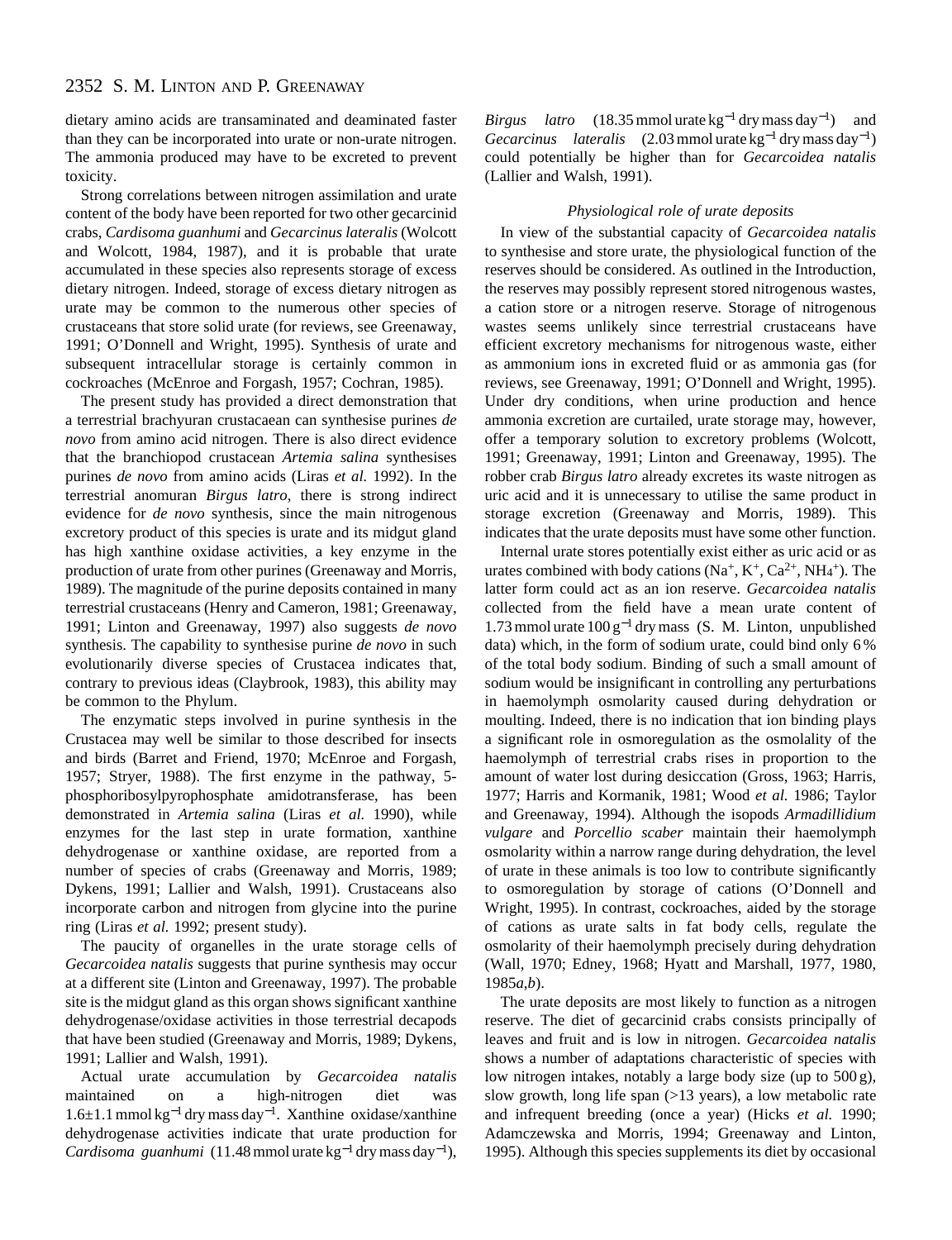predation or scavenging, the prevalent pattern is one of low nitrogen intake. Whilst this intake is adequate for normal intermoult growth, it may not meet the acute nitrogen requirements associated with moulting and oogenesis. Accumulation throughout the year of small daily nitrogen surpluses and occasional windfalls from animal material as urate could overcome any shortfall. These stores could then be remobilised for use in oogenesis and moulting. The advantage of this system would be that urate could be slowly accumulated throughout the year. The ability of *Gecarcoidea natalis* to remobilise urate is currently being investigated.

We are indebted to Professor M. Duncan and K. Mason of the Biomedical Mass Spectroscopy Unit for preparation and measurement of urate by gas chromatography and mass spectroscopy. This work was supported by an Australian Research Council grant (942611) to P.G. and an Australian Postgraduate Award to S.L.

#### **References**

- ADAMCZEWSKA, A. M. AND MORRIS, S. (1994). Exercise in the Christmas Island red crab *Gecarcoidea natalis*. II. Energetics of locomotion. *J. exp. Biol.* **188**, 257–274.
- BARRETT, F. M. AND FRIEND, W. G. (1970). Uric acid synthesis in *Rhodnius prolixus. J. Insect Physiol.* **16**, 121–129.
- BUCKNER, J. S. AND CALDWELL, J. M. (1980). Uric acid levels during last larval instar of *Manduca sexta*, an abrupt transition from excretion to storage in fat body. *J. Insect Physiol.* **26**, 27–32.
- BUCKNER, J. S., CALDWELL, J. M. AND KNOPER, J. A. (1985). Subcellular localization of uric acid storage in the fat body of *Manduca sexta* during the larval–pupal transformation. *J. Insect Physiol.* **31**, 741–753.
- CLAYBROOK, D. L. (1983). Nitrogen metabolism. In *The Biology of Crustacea*, vol. 5 (ed. L. H. Mantel), pp. 163–213. New York: Academic Press.
- COCHRAN, D. G. (1985). Nitrogen excretion. In *Comprehensive Insect Physiology Biochemistry and Pharmacology*, vol. 4, *Regulation: Digestion, Excretion, Nutrition* (ed. G. A. Kerkut and L. I. Gilbert), pp. 467–506. New York: Pergamon Press.
- DRESEL, E. B. AND MOYLE, V. (1950). Nitrogenous excretion in amphipods and isopods. *J. exp. Biol.* **27**, 210–225.
- DYKENS, J. A. (1991). Purineolytic capacity and origin of hemolymph urate in *Carcinus maenas* during hypoxia. *Comp. Biochem. Physiol.* **98**B, 579–582.
- EDNEY, E. B. (1968). The effect of water loss on the haemolymph of *Arenivaga* sp. and *Periplaneta americana. Comp. Biochem. Physiol.* **25**, 149–158.
- GIFFORD, C. A. (1968). Accumulation of uric acid in the crab *Cardisoma guanhumi*. *Am. Zool.* **8**, 521–528.
- GRAF, F. AND MICHAUT, P. (1975). Chronologie du developpement et evolution du stockage de calcium et des cellules a urates chez *Niphargus schellenbergi* (Karaman). *Int. J. Speleol.* **7**, 247–272.
- GREENAWAY, P. (1991). Nitrogenous excretion in aquatic and terrestrial Crustacea. *Mem. Q. Mus.* **31**, 215–227.
- GREENAWAY, P. AND LINTON, S. (1995). Dietary assimilation and food retention time in a herbivorous terrestrial crab, *Gecarcoidea natalis*. *Physiol. Zool.* **68**, 1006–1028.

GREENAWAY, P. AND MORRIS, S. (1989). Adaptations to a terrestrial

existence by the robber crab *Birgus latro*. III. Nitrogenous excretion. *J. exp. Biol.* **143**, 333–346.

- GREENAWAY, P. AND NAKAMURA, T. (1991). Nitrogenous excretion in two terrestrial crabs *Gecarcoidea natalis* and *Geograpsus grayi*. *Physiol. Zool.* **64**, 767–786.
- GROSS, W. J. (1963). Cation and water balance in crabs showing the terrestrial habit. *Physiol. Zool.* **36**, 312–324.
- HARRIS, R. R. (1977). Urine production rate and water balance in the terrestrial crabs *Gecarcinus lateralis* and *Cardisoma guanhumi*. *J. exp. Biol.* **68**, 57–67.
- HARRIS, R. R. AND KORMANIK, G. A. (1981). Salt and water balance and antennal gland function in three Pacific species of terrestrial crab (*Gecarcoidea lalandii*, *Cardisoma carnifex*, *Birgus latro*). II. The effects of desiccation. *J. exp. Zool.* **218**, 107–116.
- HENRY, R. P. AND CAMERON, J. N. (1981). A survey of blood and tissue nitrogen compounds in terrestrial decapods of Palau. *J. exp. Zool.* **218**, 83–88.
- HICKS, J., RUMPFF, H. AND YORKSTON, H. (1990). *Christmas Crabs.* 2nd edn. Christmas Island: Christmas Island Natural History Association.
- HORNE, F. R. (1968). Nitrogen excretion in Crustacea. I. The herbivorous land crab *Cardisoma guanhumi* (Latreille). *Comp. Biochem. Physiol.* **26**, 687–695.
- HYATT, A. D. AND MARSHALL, A. T. (1977). Sequestration of haemolymph sodium and potassium by fat body in the waterstressed cockroach *Periplaneta americana. J. Insect Physiol.* **23**, 1437–1441.
- HYATT, A. D. AND MARSHALL, A. T. (1980). X-ray microanalysis of freeze-substituted cockroach fat body: Na+ accumulation during water deprivation. *Micron* **11**, 401–402.
- HYATT, A. D. AND MARSHALL, A. T. (1985*a*). Water and ion balance in the tissues of the dehydrated cockroach, *Periplaneta americana*. *J. Insect Physiol.* **31**, 27–34.
- HYATT, A. D. AND MARSHALL, A. T. (1985*b*). X-ray microanalysis of cockroach fat body in relation to ion and water regulation. *J. Insect Physiol.* **31**, 495–508.
- JOHNSON, P. T. (1980). *Histology of the Blue Crab*, Callinectes sapidus*. A Model for the Decapoda*. New York: Praeger.
- LALLIER, F. H. AND WALSH, P. J. (1991). Activities of uricase, xanthine oxidase and xanthine dehydrogenase in the hepatopancreas of aquatic and terrestrial crabs. *J. Crust. Biol.* **11**, 506–512.
- LEVENBROOK, L., HUTCHINS, R. F. N. AND BAUER, A. C. (1971). Uric acid and basic amino acids during metamorphosis of the tobacco hornworm *Manduca sexta*, with special reference to the meconium. *J. Insect Physiol.* **17**, 1321–1331.
- LINTON, S. M. AND GREENAWAY, P. (1995). Nitrogenous excretion in the amphibious crab *Holthuisana transversa* under wet and dry conditions. *J. Crust. Biol.* **15**, 633–644.
- LINTON, S. M. AND GREENAWAY, P. (1997). Intracellular purine deposits in the gecarcinid land crab *Gecarcoidea natalis*. *J. Morph.* **231**, 101–110.
- LIRAS, A., ARGOMANIZ, L. AND LLORENTE, P. (1990). Presence, preliminary properties and partial purification of 5 phosphoribosylpyrophosphate amidotransferase for *Artemia* sp. *Biochim. biophys. Acta* **1033**, 114–117.
- LIRAS, A., ROTLLAN, P. AND LLORENTE, P. (1992). *De novo* purine biosynthesis in the crustacean *Artemia*: influence of salinity and geographical origin. *J. comp. Physiol.* B **162**, 263–266.
- MATTERSON, W. J. (1980). Herbivory in relation to plant nitrogen content. *A. Rev. ecol. Syst.* **11**, 119–611.